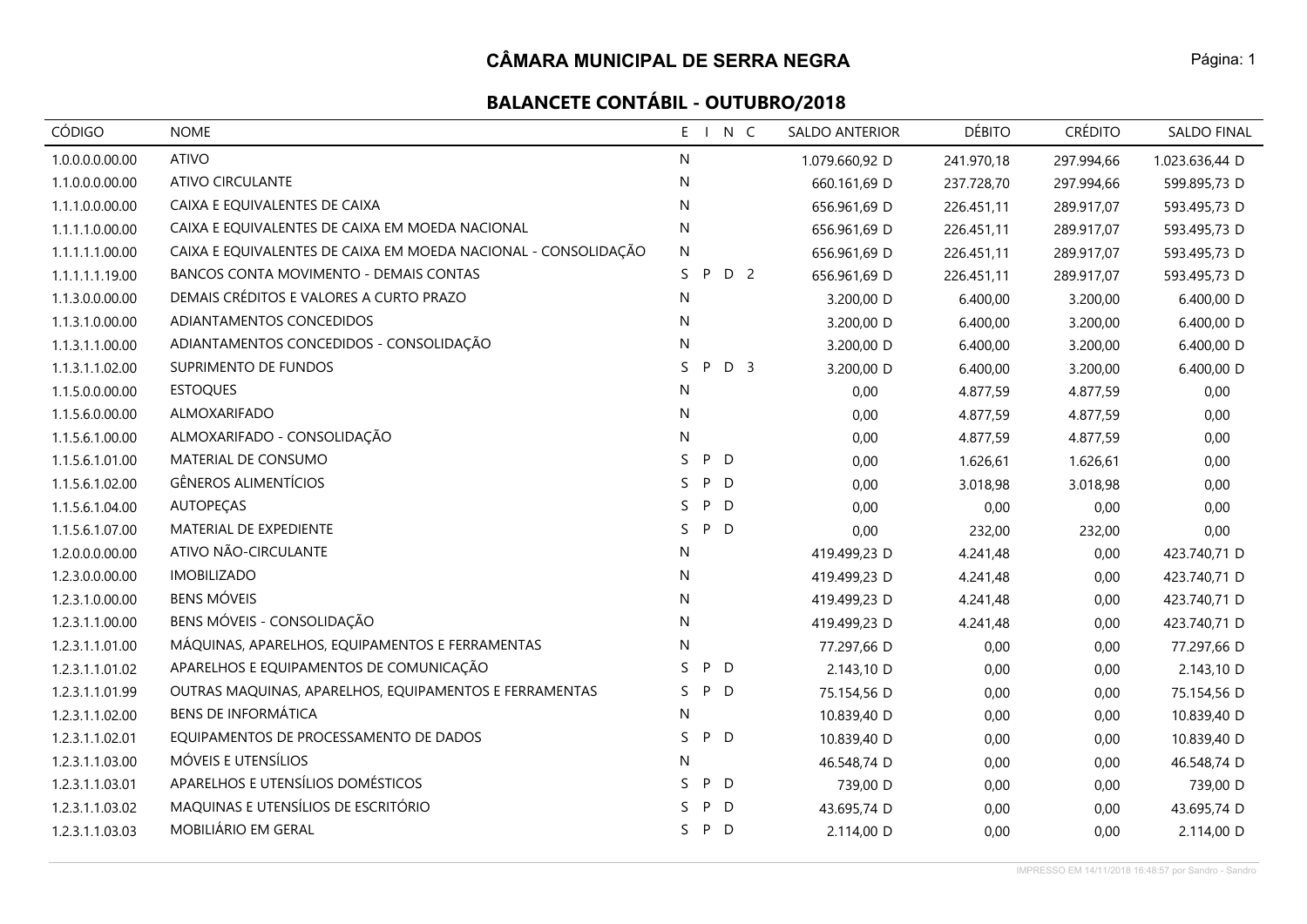| <b>CÓDIGO</b>   | <b>NOME</b>                                                             | E  |     | N C          | <b>SALDO ANTERIOR</b> | <b>DÉBITO</b> | <b>CRÉDITO</b> | <b>SALDO FINAL</b> |
|-----------------|-------------------------------------------------------------------------|----|-----|--------------|-----------------------|---------------|----------------|--------------------|
| 1.2.3.1.1.04.00 | MATERIAIS CULTURAIS, EDUCACIONAIS E DE COMUNICAÇÃO                      | N  |     |              | 8.543,20 D            | 0,00          | 0,00           | 8.543,20 D         |
| 1.2.3.1.1.04.05 | EQUIPAMENTOS PARA ÁUDIO, VÍDEO E FOTO                                   | S. | P   | D            | 8.543,20 D            | 0,00          | 0,00           | 8.543,20 D         |
| 1.2.3.1.1.05.00 | <b>VEÍCULOS</b>                                                         | N  |     |              | 110.079,00 D          | 0,00          | 0,00           | 110.079,00 D       |
| 1.2.3.1.1.05.01 | VEÍCULOS EM GERAL                                                       | S. | P D |              | 110.079,00 D          | 0,00          | 0,00           | 110.079,00 D       |
| 1.2.3.1.1.99.00 | DEMAIS BENS MÓVEIS                                                      | N  |     |              | 166.191,23 D          | 4.241,48      | 0,00           | 170.432,71 D       |
| 1.2.3.1.1.99.99 | OUTROS BENS MÓVEIS                                                      | S  | P   | D            | 166.191,23 D          | 4.241,48      | 0,00           | 170.432,71 D       |
| 2.0.0.0.0.00.00 | PASSIVO E PATRIMÔNIO LÍQUIDO                                            | N  |     |              | 587.233,36 C          | 310.872,25    | 196.937,46     | 473.298,57 C       |
| 2.1.0.0.0.00.00 | PASSIVO CIRCULANTE                                                      | N  |     |              | 177.072,56 C          | 310.872,25    | 196.937,46     | 63.137,77 C        |
| 2.1.1.0.0.00.00 | OBRIGAÇÕES TRABALHISTAS, PREVIDENCIÁRIAS E ASSISTENCIAIS A PAGAR A CU N |    |     |              | 152.839,04 C          | 232.349,37    | 135.490,33     | 55.980,00 C        |
| 2.1.1.1.0.00.00 | PESSOAL A PAGAR                                                         | N  |     |              | 114.821,57 C          | 184.426,50    | 110.604,93     | 41.000,00 C        |
| 2.1.1.1.1.00.00 | PESSOAL A PAGAR - CONSOLIDAÇÃO                                          | N  |     |              | 114.821,57 C          | 184.426,50    | 110.604,93     | 41.000,00 C        |
| 2.1.1.1.1.01.00 | PESSOAL A PAGAR                                                         | N  |     |              | 114.821,57 C          | 184.426,50    | 110.604,93     | 41.000,00 C        |
| 2.1.1.1.1.01.01 | SALÁRIOS, REMUNERAÇÕES E BENEFÍCIOS (F)                                 | S. | P C |              | 77.921,57 C           | 182.965,77    | 105.044,20     | 0,00               |
| 2.1.1.1.1.01.12 | DECIMO TERCEIRO SALÁRIO (F)                                             | S  | P   | $\mathsf{C}$ | 36.900,00 C           | 0,00          | 4.100,00       | 41.000,00 C        |
| 2.1.1.1.1.01.13 | FÉRIAS (F)                                                              | S  | P C |              | 0,00                  | 1.460,73      | 1.460,73       | 0,00               |
| 2.1.1.4.0.00.00 | <b>ENCARGOS SOCIAIS A PAGAR</b>                                         | N  |     |              | 38.017,47 C           | 47.922,87     | 24.885,40      | 14.980,00 C        |
| 2.1.1.4.1.00.00 | ENCARGOS SOCIAIS A PAGAR - CONSOLIDAÇÃO                                 | N  |     |              | 16.201,70 C           | 5.204,44      | 3.982,74       | 14.980,00 C        |
| 2.1.1.4.1.05.00 | FGTS                                                                    | N  |     |              | 5.653,70 C            | 5.204,44      | 2.810,74       | 3.260,00 C         |
| 2.1.1.4.1.05.01 | FGTS (F)                                                                | S. | P C |              | 5.653,70 C            | 5.204,44      | 2.810,74       | 3.260,00 C         |
| 2.1.1.4.1.98.00 | OUTROS ENCARGOS SOCIAIS                                                 | N  |     |              | 10.548,00 C           | 0,00          | 1.172,00       | 11.720,00 C        |
| 2.1.1.4.1.98.01 | OUTROS ENCARGOS SOCIAIS (F)                                             | S  | P C |              | 10.548,00 C           | 0,00          | 1.172,00       | 11.720,00 C        |
| 2.1.1.4.3.00.00 | ENCARGOS SOCIAIS A PAGAR - INTER OFSS - UNIÃO                           | N  |     |              | 0,00                  | 0,00          | 0,00           | 0,00               |
| 2.1.1.4.3.05.00 | <b>FGTS</b>                                                             | N  |     |              | 0,00                  | 0,00          | 0,00           | 0,00               |
| 2.1.1.4.3.05.01 | FGTS (F)                                                                | S. | P C |              | 0,00                  | 0,00          | 0,00           | 0,00               |
| 2.1.1.4.4.00.00 | ENCARGOS SOCIAIS A PAGAR - INTER OFSS - ESTADO                          | N  |     |              | 21.815,77 C           | 42.718,43     | 20.902,66      | 0,00               |
| 2.1.1.4.4.98.00 | <b>OUTROS ENCARGOS SOCIAIS</b>                                          | N  |     |              | 21.815,77 C           | 42.718,43     | 20.902,66      | 0,00               |
| 2.1.1.4.4.98.01 | OUTROS ENCARGOS SOCIAIS (F)                                             | S. | P C |              | 21.815,77 C           | 42.718,43     | 20.902,66      | 0,00               |
| 2.1.3.0.0.00.00 | FORNECEDORES E CONTAS A PAGAR A CURTO PRAZO                             | N  |     |              | 2.429,91 C            | 33.621,72     | 31.634,32      | 442,51 C           |
| 2.1.3.1.0.00.00 | FORNECEDORES E CONTAS A PAGAR NACIONAIS A CURTO PRAZO                   | N  |     |              | 2.429,91 C            | 33.621,72     | 31.634,32      | 442,51 C           |
| 2.1.3.1.1.00.00 | FORNECEDORES E CONTAS A PAGAR NACIONAIS A CURTO PRAZO - CONSOLIDA N     |    |     |              | 2.429,91 C            | 33.621,72     | 31.634,32      | 442,51 C           |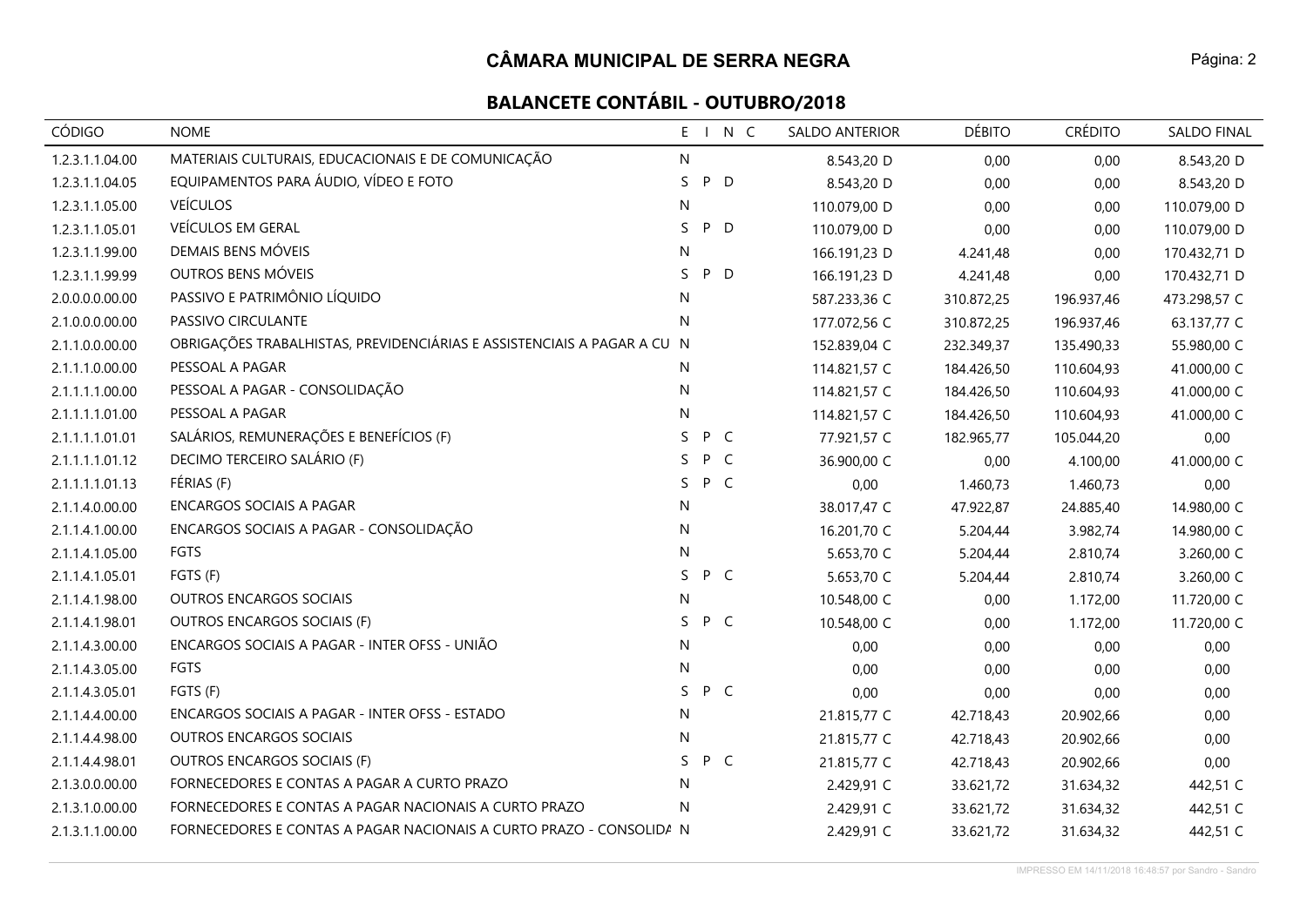# **BALANCETE CONTÁBIL - OUTUBRO/2018**

| <b>CÓDIGO</b>   | <b>NOME</b>                                          | $E_{\perp}$ |     | N C            | <b>SALDO ANTERIOR</b> | <b>DÉBITO</b> | <b>CRÉDITO</b> | <b>SALDO FINAL</b> |
|-----------------|------------------------------------------------------|-------------|-----|----------------|-----------------------|---------------|----------------|--------------------|
| 2.1.3.1.1.01.00 | FORNECEDORES NACIONAIS                               | N           |     |                | 2.429,91 C            | 33.621,72     | 31.634,32      | 442,51 C           |
| 2.1.3.1.1.01.01 | FORNECEDORES NÃO PARCELADOS A PAGAR (F)              | S           | P   | C <sub>3</sub> | 1.762,32 C            | 9.138,39      | 7.376,07       | 0,00               |
| 2.1.3.1.1.01.02 | FORNECEDORES PARCELADOS A PAGAR (F)                  | S.          | P   | C <sub>3</sub> | 667,59 C              | 24.483,33     | 24.258,25      | 442,51 C           |
| 2.1.8.0.0.00.00 | DEMAIS OBRIGAÇÕES A CURTO PRAZO                      | N           |     |                | 21.803,61 C           | 44.901,16     | 29.812,81      | 6.715,26 C         |
| 2.1.8.8.0.00.00 | VALORES RESTITUÍVEIS                                 | N           |     |                | 19.963,61 C           | 34.821,16     | 21.572,81      | 6.715,26 C         |
| 2.1.8.8.1.00.00 | VALORES RESTITUÍVEIS - CONSOLIDAÇÃO                  | N           |     |                | 19.963,61 C           | 34.821,16     | 21.572,81      | 6.715,26 C         |
| 2.1.8.8.1.01.00 | CONSIGNAÇÕES                                         | ${\sf N}$   |     |                | 19.963,61 C           | 34.203,53     | 20.955,18      | 6.715,26 C         |
| 2.1.8.8.1.01.02 | CONTRIBUIÇÕES AO RGPS (F)                            | S.          | P C |                | 9.935,90 C            | 19.490,60     | 9.715,38       | 160,68 C           |
| 2.1.8.8.1.01.04 | IMPOSTO SOBRE A RENDA RETIDO NA FONTE - IRRF (F)     | S.          | P   | $\mathsf{C}$   | 6.488,81 C            | 6.488,81      | 6.364,04       | 6.364,04 C         |
| 2.1.8.8.1.01.10 | PENSÃO ALIMENTÍCIA (F)                               | S           | P   | $\mathsf{C}$   | 0,00                  | 1.336,86      | 1.336,86       | 0,00               |
| 2.1.8.8.1.01.15 | RETENÇÕES - EMPRÉSTIMOS E FINANCIAMENTOS (F)         | S.          | P   | C <sub>3</sub> | 3.348,36 C            | 6.696,72      | 3.348,36       | 0,00               |
| 2.1.8.8.1.01.99 | OUTROS CONSIGNATÁRIOS (F)                            | S.          | P.  | C <sub>3</sub> | 190,54 C              | 190,54        | 190,54         | 190,54 C           |
| 2.1.8.8.1.04.00 | DEPÓSITOS NÃO JUDICIAIS                              | N           |     |                | 0,00                  | 617,63        | 617,63         | 0,00               |
| 2.1.8.8.1.04.99 | OUTROS DEPÓSITOS (F)                                 | S.          | P   | C <sub>3</sub> | 0,00                  | 617,63        | 617,63         | 0,00               |
| 2.1.8.9.0.00.00 | OUTRAS OBRIGAÇÕES A CURTO PRAZO                      | ${\sf N}$   |     |                | 1.840,00 C            | 10.080,00     | 8.240,00       | 0,00               |
| 2.1.8.9.1.00.00 | OUTRAS OBRIGAÇÕES A CURTO PRAZO - CONSOLIDAÇÃO       | N           |     |                | 0,00                  | 6.400,00      | 6.400,00       | 0,00               |
| 2.1.8.9.1.03.00 | SUPRIMENTOS DE FUNDOS A PAGAR (F)                    | S.          | P   | C <sub>3</sub> | 0,00                  | 6.400,00      | 6.400,00       | 0,00               |
| 2.1.8.9.3.00.00 | OUTRAS OBRIGAÇÕES A CURTO PRAZO - INTER OFSS - UNIÃO | N           |     |                | 1.840,00 C            | 3.680,00      | 1.840,00       | 0,00               |
| 2.1.8.9.3.01.00 | OUTRAS OBRIGAÇÕES A CURTO PRAZO (F)                  | S.          | P C |                | 1.840,00 C            | 3.680,00      | 1.840,00       | 0,00               |
| 2.3.0.0.0.00.00 | PATRIMÔNIO LIQUIDO                                   | N           |     |                | 410.160,80 C          | 0,00          | 0,00           | 410.160,80 C       |
| 2.3.1.0.0.00.00 | PATRIMÔNIO SOCIAL E CAPITAL SOCIAL                   | N           |     |                | 416.347,07 C          | 0,00          | 0,00           | 416.347,07 C       |
| 2.3.1.1.0.00.00 | PATRIMÔNIO SOCIAL                                    | N           |     |                | 416.347,07 C          | 0,00          | 0,00           | 416.347,07 C       |
| 2.3.1.1.1.00.00 | PATRIMÔNIO SOCIAL - CONSOLIDAÇÃO                     | S.          | P C |                | 416.347,07 C          | 0,00          | 0,00           | 416.347,07 C       |
| 2.3.7.0.0.00.00 | RESULTADOS ACUMULADOS                                | N           |     |                | 6.186,27 D            | 0,00          | 0,00           | 6.186,27 D         |
| 2.3.7.1.0.00.00 | SUPERÁVITS OU DÉFICITS ACUMULADOS                    | N           |     |                | 6.186,27 D            | 0,00          | 0,00           | 6.186,27 D         |
| 2.3.7.1.1.00.00 | SUPERÁVITS OU DÉFICITS ACUMULADOS - CONSOLIDAÇÃO     | N           |     |                | 6.569.872,38 D        | 0,00          | 0,00           | 6.569.872,38 D     |
| 2.3.7.1.1.01.00 | SUPERÁVITS OU DÉFICITS DO EXERCÍCIO                  | S.          | P C |                | 0,00                  | 0,00          | 0,00           | 0,00               |
| 2.3.7.1.1.02.00 | SUPERÁVITS OU DÉFICITS DE EXERCÍCIOS ANTERIORES      | S.          | P C |                | 6.544.797,40 D        | 0,00          | 0,00           | 6.544.797,40 D     |
| 2.3.7.1.1.03.00 | AJUSTES DE EXERCÍCIOS ANTERIORES                     | N           |     |                | 25.074,98 D           | 0,00          | 0,00           | 25.074,98 D        |
| 2.3.7.1.1.03.03 | DEMAIS AJUSTES DE EXERCÍCIOS ANTERIORES              | S.          | P C |                | 25.074,98 D           | 0,00          | 0,00           | 25.074,98 D        |

Página: 3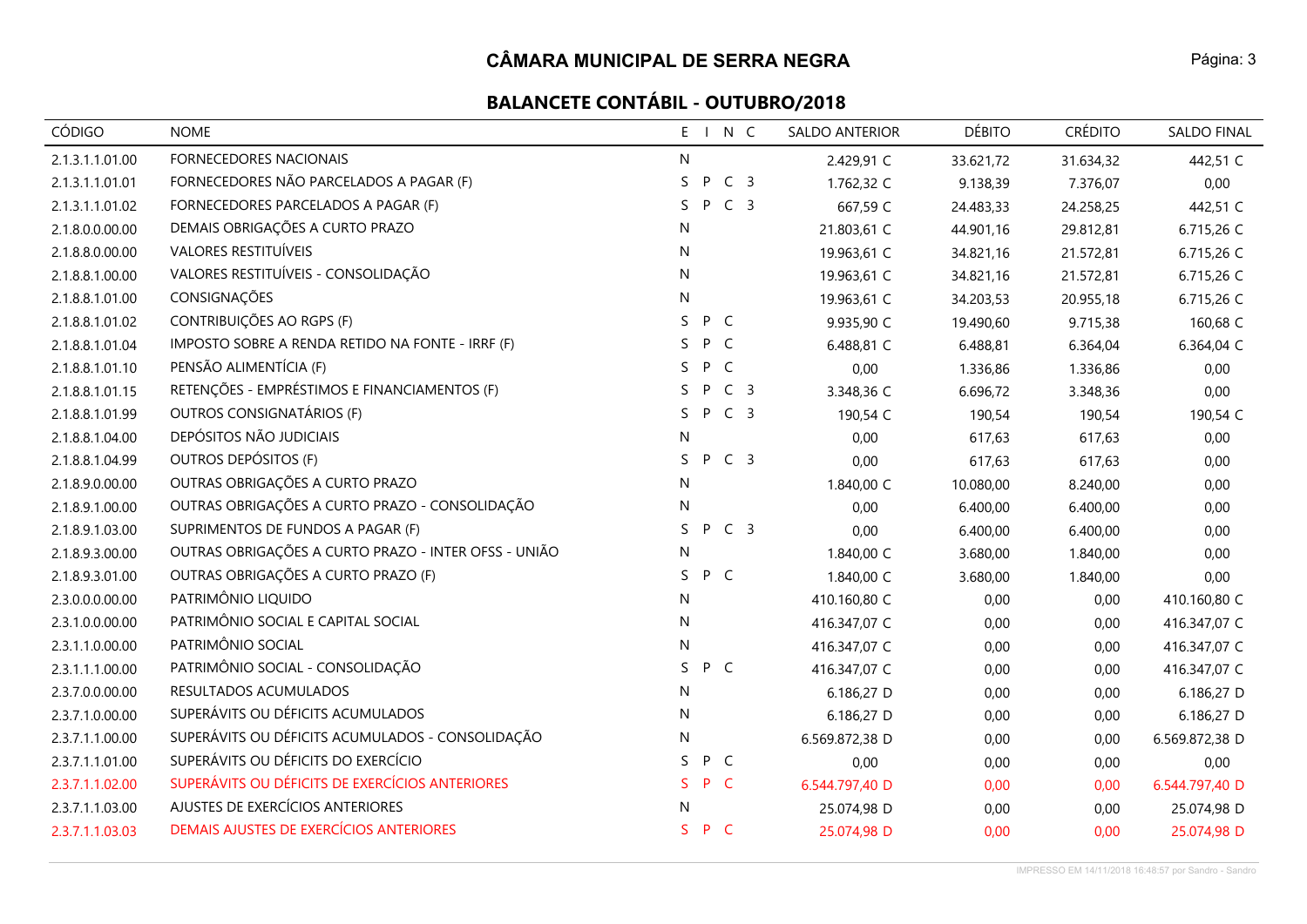| <b>CÓDIGO</b>   | <b>NOME</b>                                                            |    |     | E I N C | <b>SALDO ANTERIOR</b> | <b>DÉBITO</b> | <b>CRÉDITO</b> | <b>SALDO FINAL</b> |
|-----------------|------------------------------------------------------------------------|----|-----|---------|-----------------------|---------------|----------------|--------------------|
| 2.3.7.1.2.00.00 | SUPERÁVITS OU DÉFICITS ACUMULADOS - INTRA OFSS                         | N  |     |         | 6.803.093,85 C        | 0,00          | 0,00           | 6.803.093,85 C     |
| 2.3.7.1.2.01.00 | SUPERÁVITS OU DÉFICITS DO EXERCÍCIO                                    | S. | P C |         | 0,00                  | 0,00          | 0,00           | 0,00               |
| 2.3.7.1.2.02.00 | SUPERÁVITS OU DÉFICITS DE EXERCÍCIOS ANTERIORES                        | S. | P C |         | 6.803.093,85 C        | 0,00          | 0,00           | 6.803.093,85 C     |
| 2.3.7.1.3.00.00 | SUPERÁVITS OU DÉFICITS ACUMULADOS - INTER OFSS - UNIÃO                 | N  |     |         | 239.407,74 D          | 0,00          | 0,00           | 239.407,74 D       |
| 2.3.7.1.3.02.00 | SUPERÁVITS OU DÉFICITS DE EXERCÍCIOS ANTERIORES                        | S  | P C |         | 239.407,74 D          | 0,00          | 0,00           | 239.407,74 D       |
| 3.0.0.0.0.00.00 | VARIAÇÃO PATRIMONIAL DIMINUTIVA                                        | N  |     |         | 1.517.272,44 D        | 165.389,69    | 0,00           | 1.682.662,13 D     |
| 3.1.0.0.0.00.00 | PESSOAL E ENCARGOS                                                     | N  |     |         | 1.299.435,82 D        | 135.490,33    | 0,00           | 1.434.926,15 D     |
| 3.1.1.0.0.00.00 | REMUNERAÇÃO A PESSOAL                                                  | N  |     |         | 1.047.871,58 D        | 110.604,93    | 0,00           | 1.158.476,51 D     |
| 3.1.1.1.0.00.00 | REMUNERAÇÃO A PESSOAL ATIVO CIVIL - ABRANGIDOS PELO RPPS               | N  |     |         | 1.979,89 D            | 0,00          | 0,00           | 1.979,89 D         |
| 3.1.1.1.1.00.00 | REMUNERAÇÃO A PESSOAL ATIVO CIVIL - ABRANGIDOS PELO RPPS - CONSOLID. N |    |     |         | 1.979,89 D            | 0,00          | 0,00           | 1.979,89 D         |
| 3.1.1.1.1.01.00 | VENCIMENTOS E VANTAGENS FIXAS - PESSOAL CIVIL - RPPS                   | N  |     |         | 1.979,89 D            | 0,00          | 0,00           | 1.979,89 D         |
| 3.1.1.1.1.01.23 | FÉRIAS - ABONO PECUNIÁRIO                                              | S. | P D |         | 1.979,89 D            | 0,00          | 0,00           | 1.979,89 D         |
| 3.1.1.2.0.00.00 | REMUNERAÇÃO A PESSOAL ATIVO CIVIL - ABRANGIDOS PELO RGPS               | N  |     |         | 1.045.891,69 D        | 110.604,93    | 0,00           | 1.156.496,62 D     |
| 3.1.1.2.1.00.00 | REMUNERAÇÃO A PESSOAL ATIVO CIVIL - ABRANGIDOS PELO RGPS - CONSOLID N  |    |     |         | 1.045.891,69 D        | 110.604,93    | 0,00           | 1.156.496,62 D     |
| 3.1.1.2.1.01.00 | VENCIMENTOS E VANTAGENS FIXAS - PESSOAL CIVIL - RGPS                   | N  |     |         | 1.045.891,69 D        | 110.604,93    | 0,00           | 1.156.496,62 D     |
| 3.1.1.2.1.01.01 | <b>VENCIMENTOS E SALÁRIOS</b>                                          | S. | P D |         | 479.683,64 D          | 45.410,34     | 0,00           | 525.093,98 D       |
| 3.1.1.2.1.01.22 | 13º SALÁRIO                                                            | S  | P D |         | 36.900,00 D           | 4.100,00      | 0,00           | 41.000,00 D        |
| 3.1.1.2.1.01.23 | FÉRIAS - ABONO PECUNIÁRIO                                              | S. | P D |         | 16.940,91 D           | 1.460,73      | 0,00           | 18.401,64 D        |
| 3.1.1.2.1.01.24 | FÉRIAS - ABONO CONSTITUCIONAL                                          | S. | P D |         | 10.231,05 D           | 0,00          | 0,00           | 10.231,05 D        |
| 3.1.1.2.1.01.31 | <b>SUBSÍDIOS</b>                                                       | S. | P   | D       | 485.275,00 D          | 54.050,00     | 0,00           | 539.325,00 D       |
| 3.1.1.2.1.01.99 | OUTROS VENCIMENTOS E VANTAGENS FIXAS - PESSOAL CIVIL RGPS              | S. | P D |         | 16.861,09 D           | 5.583,86      | 0,00           | 22.444,95 D        |
| 3.1.2.0.0.00.00 | <b>ENCARGOS PATRONAIS</b>                                              | N  |     |         | 251.564,24 D          | 24.885,40     | 0,00           | 276.449,64 D       |
| 3.1.2.2.0.00.00 | <b>ENCARGOS PATRONAIS - RGPS</b>                                       | N  |     |         | 219.537,11 D          | 22.074,66     | 0,00           | 241.611,77 D       |
| 3.1.2.2.1.00.00 | ENCARGOS PATRONAIS - RGPS - CONSOLIDAÇÃO                               | N  |     |         | 219.537,11 D          | 22.074,66     | 0,00           | 241.611,77 D       |
| 3.1.2.2.1.01.00 | CONTRIBUIÇÕES PREVIDENCIÁRIAS - INSS                                   | S. | P D |         | 219.537,11 D          | 22.074,66     | 0,00           | 241.611,77 D       |
| 3.1.2.3.0.00.00 | <b>ENCARGOS PATRONAIS - FGTS</b>                                       | N  |     |         | 32.027,13 D           | 2.810,74      | 0,00           | 34.837,87 D        |
| 3.1.2.3.1.00.00 | ENCARGOS PATRONAIS - FGTS - CONSOLIDAÇÃO                               | N  |     |         | 32.027,13 D           | 2.810,74      | 0,00           | 34.837,87 D        |
| 3.1.2.3.1.01.00 | <b>FGTS</b>                                                            | S. | P D |         | 32.027,13 D           | 2.810,74      | 0,00           | 34.837,87 D        |
| 3.3.0.0.0.00.00 | USO DE BENS, SERVIÇOS E CONSUMO DE CAPITAL FIXO                        | N  |     |         | 217.836,62 D          | 29.899,36     | 0,00           | 247.735,98 D       |
| 3.3.1.0.0.00.00 | USO DE MATERIAL DE CONSUMO                                             | N  |     |         | 62.829,90 D           | 4.877,59      | 0,00           | 67.707,49 D        |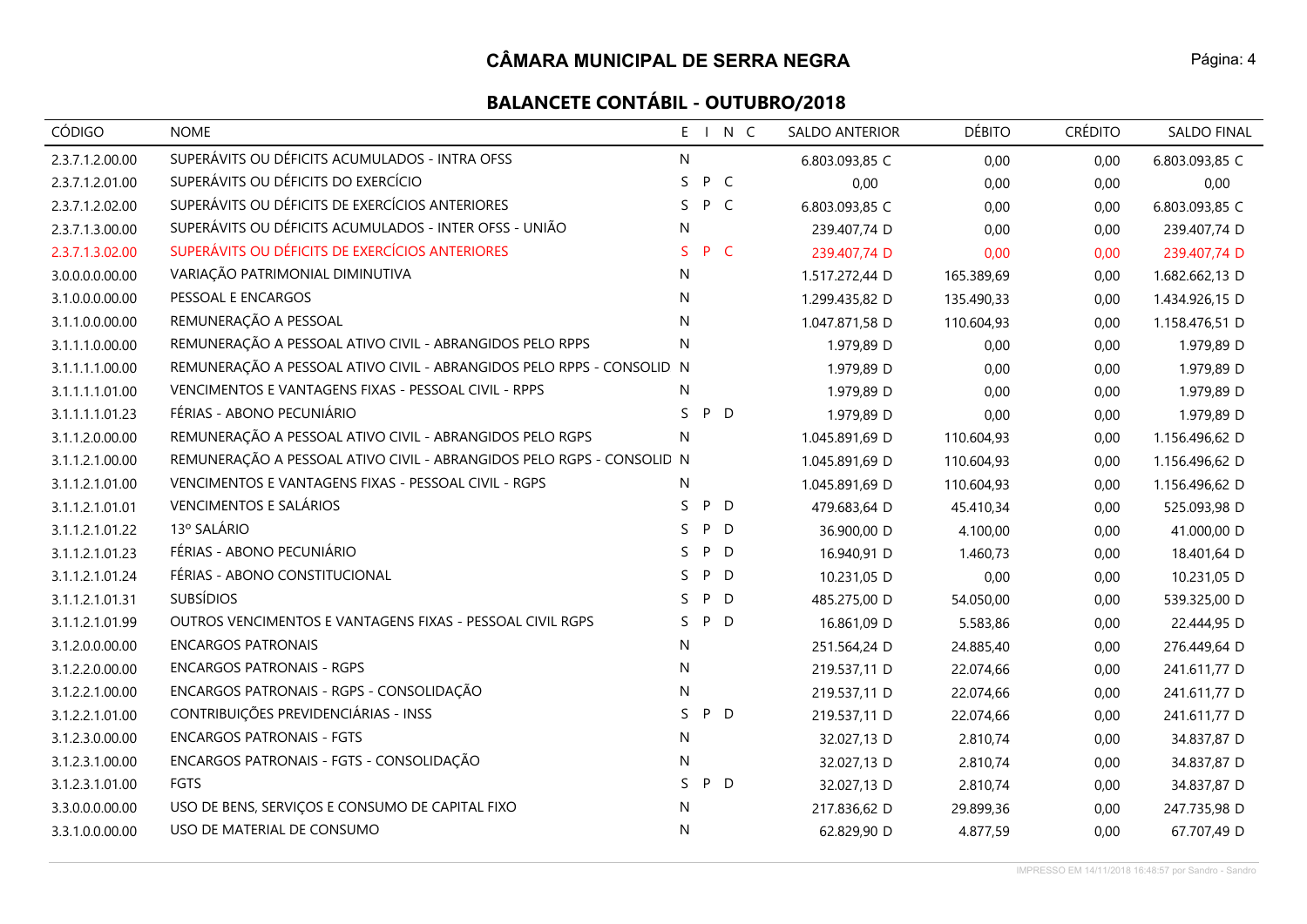| <b>CÓDIGO</b>   | <b>NOME</b>                                                          | $E - I$      | N C          | SALDO ANTERIOR | <b>DÉBITO</b> | <b>CRÉDITO</b> | SALDO FINAL    |
|-----------------|----------------------------------------------------------------------|--------------|--------------|----------------|---------------|----------------|----------------|
| 3.3.1.1.0.00.00 | CONSUMO DE MATERIAL                                                  | N            |              | 62.829,90 D    | 4.877,59      | 0,00           | 67.707,49 D    |
| 3.3.1.1.1.00.00 | CONSUMO DE MATERIAL - CONSOLIDAÇÃO                                   | $\mathsf{N}$ |              | 62.829,90 D    | 4.877,59      | 0,00           | 67.707,49 D    |
| 3.3.1.1.1.06.00 | GÊNEROS ALIMENTAÇÃO                                                  | S.           | P D          | 15.289,66 D    | 3.018,98      | 0,00           | 18.308,64 D    |
| 3.3.1.1.1.16.00 | MATERIAL DE EXPEDIENTE                                               | S.           | P D          | 18.459,57 D    | 232,00        | 0,00           | 18.691,57 D    |
| 3.3.1.1.1.39.00 | MATERIAL PARA MANUTENÇÃO DE VEÍCULOS                                 | S            | P D          | 2.118,29 D     | 0,00          | 0,00           | 2.118,29 D     |
| 3.3.1.1.1.99.00 | OUTROS MATERIAIS DE CONSUMO                                          | S.           | P D          | 26.962,38 D    | 1.626,61      | 0,00           | 28.588,99 D    |
| 3.3.2.0.0.00.00 | <b>SERVIÇOS</b>                                                      | N.           |              | 155.006,72 D   | 25.021,77     | 0,00           | 180.028,49 D   |
| 3.3.2.2.0.00.00 | SERVIÇOS TERCEIROS - PESSOA FÍSICA                                   | N            |              | 16.355,92 D    | 1.920,00      | 0,00           | 18.275,92 D    |
| 3.3.2.2.1.00.00 | SERVIÇOS TERCEIROS - PESSOA FÍSICA - CONSOLIDAÇÃO                    | N            |              | 16.355,92 D    | 1.920,00      | 0,00           | 18.275,92 D    |
| 3.3.2.2.1.11.00 | MANUTENÇÃO E CONSERVAÇÃO                                             | S            | P D          | 410,00 D       | 0,00          | 0,00           | 410,00 D       |
| 3.3.2.2.1.16.00 | <b>ESTAGIÁRIOS</b>                                                   | S.           | P D          | 15.225,92 D    | 1.840,00      | 0,00           | 17.065,92 D    |
| 3.3.2.2.1.99.00 | OUTROS SERVIÇOS PRESTADOS POR PESSOA FÍSICA                          | P<br>S.      | D            | 720,00 D       | 80,00         | 0,00           | 800,00 D       |
| 3.3.2.3.0.00.00 | SERVIÇOS TERCEIROS - PESSOA JURÍDICA                                 | N.           |              | 138.650,80 D   | 23.101,77     | 0,00           | 161.752,57 D   |
| 3.3.2.3.1.00.00 | SERVIÇOS TERCEIROS - PESSOA JURÍDICA - CONSOLIDAÇÃO                  | N            |              | 138.650,80 D   | 23.101,77     | 0,00           | 161.752,57 D   |
| 3.3.2.3.1.04.00 | COMUNICAÇÃO                                                          | S.           | P D          | 9.690,30 D     | 1.020,09      | 0,00           | 10.710,39 D    |
| 3.3.2.3.1.05.00 | PUBLICIDADE                                                          | S.           | P D          | 4.658,95 D     | 772,51        | 0,00           | 5.431,46 D     |
| 3.3.2.3.1.06.00 | MANUTENÇÃO E CONSERVAÇÃO                                             | P<br>S.      | D            | 1.755,00 D     | 960,00        | 0,00           | 2.715,00 D     |
| 3.3.2.3.1.10.00 | LOCAÇÕES                                                             | S.           | P D          | 8.172,00 D     | 908,00        | 0,00           | 9.080,00 D     |
| 3.3.2.3.1.11.00 | SERVIÇOS RELACIONADOS A TECNOLOGIA DA INFORMAÇÃO                     | S.           | P D          | 30.456,48 D    | 3.856,48      | 0,00           | 34.312,96 D    |
| 3.3.2.3.1.25.00 | HOSPEDAGENS                                                          | S.<br>P      | $\mathsf{D}$ | 2.588,76 D     | 0,00          | 0,00           | 2.588,76 D     |
| 3.3.2.3.1.29.00 | SEGUROS EM GERAL                                                     | S.           | P D          | 3.578,03 D     | 0,00          | 0,00           | 3.578,03 D     |
| 3.3.2.3.1.56.00 | PASSAGENS E DESPESAS COM LOCOMOÇÃO                                   | P<br>S.      | $\mathsf{D}$ | 10.905,43 D    | 1.029,11      | 0,00           | 11.934,54 D    |
| 3.3.2.3.1.99.00 | OUTROS SERVIÇOS PRESTADOS POR PESSOA JURÍDICA                        | S.           | P D          | 66.845,85 D    | 14.555,58     | 0,00           | 81.401,43 D    |
| 4.0.0.0.0.00.00 | VARIAÇÃO PATRIMONIAL AUMENTATIVA                                     | N.           |              | 2.009.700,00 C | 0,00          | 223.300,00     | 2.233.000,00 C |
| 4.5.0.0.0.00.00 | TRANSFERÊNCIAS E DELEGAÇÕES RECEBIDAS                                | N            |              | 2.009.700,00 C | 0,00          | 223.300,00     | 2.233.000,00 C |
| 4.5.1.0.0.00.00 | TRANSFERÊNCIAS INTRA GOVERNAMENTAIS                                  | N.           |              | 2.009.700,00 C | 0,00          | 223.300,00     | 2.233.000,00 C |
| 4.5.1.1.0.00.00 | TRANSFERÊNCIAS RECEBIDAS PARA A EXECUÇÃO ORÇAMENTÁRIA                | N            |              | 2.009.700,00 C | 0,00          | 223.300,00     | 2.233.000,00 C |
| 4.5.1.1.2.00.00 | TRANSFERÊNCIAS RECEBIDAS PARA A EXECUÇÃO ORÇAMENTÁRIA - INTRA OFSS N |              |              | 2.009.700,00 C | 0,00          | 223.300,00     | 2.233.000,00 C |
| 4.5.1.1.2.02.00 | REPASSE RECEBIDO                                                     | S.           | P C          | 2.009.700,00 C | 0,00          | 223.300,00     | 2.233.000,00 C |
| 5.0.0.0.0.00.00 | CONTROLES DA APROVAÇÃO DO PLANEJAMENTO E ORÇAMENTO                   | N            |              | 4.385.243,36 D | 138.589,99    | 2.533,48       | 4.521.299,87 D |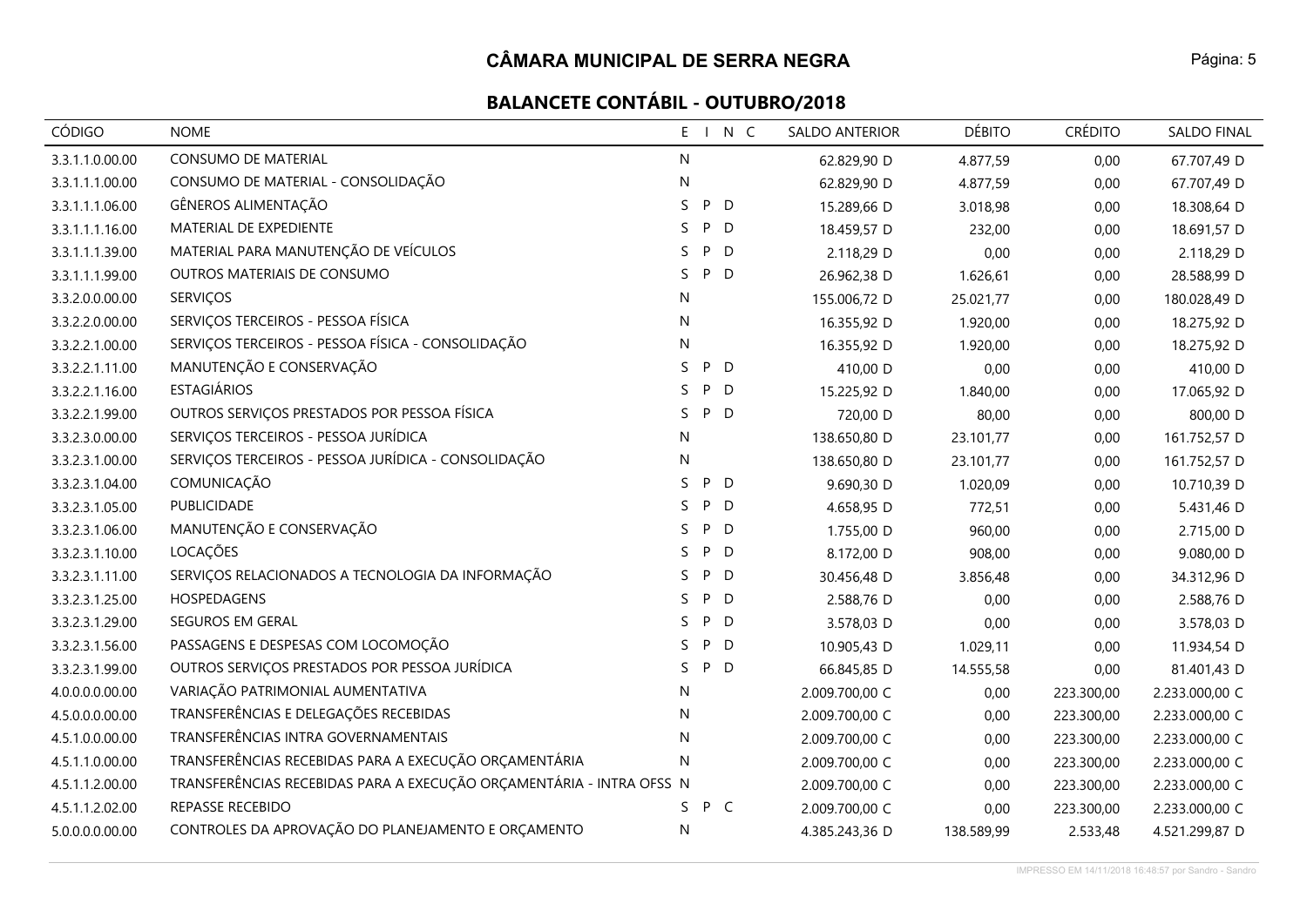| <b>CÓDIGO</b>   | <b>NOME</b>                                       | N C<br>$E - I$                   | <b>SALDO ANTERIOR</b> | <b>DÉBITO</b> | <b>CRÉDITO</b> | <b>SALDO FINAL</b> |
|-----------------|---------------------------------------------------|----------------------------------|-----------------------|---------------|----------------|--------------------|
| 5.2.0.0.0.00.00 | ORÇAMENTO APROVADO                                | N                                | 4.385.243,36 D        | 138.589,99    | 2.533,48       | 4.521.299,87 D     |
| 5.2.2.0.0.00.00 | FIXAÇÃO DA DESPESA                                | N                                | 4.385.243,36 D        | 138.589,99    | 2.533,48       | 4.521.299,87 D     |
| 5.2.2.1.0.00.00 | DOTAÇÃO ORÇAMENTÁRIA                              | N                                | 2.679.600,00 D        | 0,00          | 0,00           | 2.679.600,00 D     |
| 5.2.2.1.1.00.00 | DOTAÇÃO INICIAL                                   | N                                | 2.679.600,00 D        | 0,00          | 0,00           | 2.679.600,00 D     |
| 5.2.2.1.1.01.00 | CRÉDITO INICIAL                                   | S.<br>D 7<br>$\circ$             | 2.679.600,00 D        | 0,00          | 0,00           | 2.679.600,00 D     |
| 5.2.2.9.0.00.00 | OUTROS CONTROLES DA DESPESA ORÇAMENTÁRIA          | N                                | 1.705.643,36 D        | 138.589,99    | 2.533,48       | 1.841.699,87 D     |
| 5.2.2.9.2.00.00 | <b>EMPENHOS POR EMISSÃO</b>                       | N                                | 1.705.643,36 D        | 138.589,99    | 2.533,48       | 1.841.699,87 D     |
| 5.2.2.9.2.01.00 | EXECUÇÃO DA DESPESA POR NOTA DE EMPENHO           | ${\sf N}$                        | 1.705.643,36 D        | 138.589,99    | 2.533,48       | 1.841.699,87 D     |
| 5.2.2.9.2.01.01 | EMISSÃO DE EMPENHOS                               | S.<br>$\circ$<br>D 9             | 1.769.159,46 D        | 138.589,99    | 0,00           | 1.907.749,45 D     |
| 5.2.2.9.2.01.03 | (-)ANULAÇÃO DE EMPENHOS                           | S.<br>O C 11                     | 63.516,10 C           | 0,00          | 2.533,48       | 66.049,58 C        |
| 6.0.0.0.0.00.00 | CONTROLES DA EXECUÇÃO DO PLANEJAMENTO E ORÇAMENTO | N                                | 4.385.243,36 C        | 1.056.622,35  | 1.192.678,86   | 4.521.299,87 C     |
| 6.2.0.0.0.00.00 | EXECUÇÃO DO ORÇAMENTO                             | N                                | 4.385.243,36 C        | 1.056.622,35  | 1.192.678,86   | 4.521.299,87 C     |
| 6.2.2.0.0.00.00 | EXECUÇÃO DA DESPESA                               | $\mathsf{N}$                     | 4.385.243,36 C        | 1.056.622,35  | 1.192.678,86   | 4.521.299,87 C     |
| 6.2.2.1.0.00.00 | DISPONIBILIDADES DE CRÉDITO                       | N                                | 2.679.600,00 C        | 597.606,17    | 597.606,17     | 2.679.600,00 C     |
| 6.2.2.1.1.00.00 | CRÉDITO DISPONÍVEL                                | O C 7<br>S.                      | 973.956,64 C          | 138.589,99    | 2.533,48       | 837.900,13 C       |
| 6.2.2.1.3.00.00 | CRÉDITO UTILIZADO                                 | N                                | 1.705.643,36 C        | 459.016,18    | 595.072,69     | 1.841.699,87 C     |
| 6.2.2.1.3.01.00 | CRÉDITO EMPENHADO A LIQUIDAR                      | O C 27<br>S.                     | 175.832,49 C          | 177.898,13    | 141.123,47     | 139.057,83 C       |
| 6.2.2.1.3.03.00 | CRÉDITO EMPENHADO LIQUIDADO A PAGAR               | O C 27<br>S.                     | 157.108,95 C          | 278.584,57    | 177.898,13     | 56.422,51 C        |
| 6.2.2.1.3.04.00 | CRÉDITO EMPENHADO LIQUIDADO - PAGO                | O C 27<br>S.                     | 1.372.701,92 C        | 2.533,48      | 276.051,09     | 1.646.219,53 C     |
| 6.2.2.9.0.00.00 | OUTROS CONTROLES DA DESPESA ORÇAMENTÁRIA          | N                                | 1.705.643,36 C        | 459.016,18    | 595.072,69     | 1.841.699,87 C     |
| 6.2.2.9.2.00.00 | EMISSÃO DE EMPENHO                                | N                                | 1.705.643,36 C        | 459.016,18    | 595.072,69     | 1.841.699,87 C     |
| 6.2.2.9.2.01.00 | EMPENHOS POR NOTA DE EMPENHO                      | N                                | 1.705.643,36 C        | 459.016,18    | 595.072,69     | 1.841.699,87 C     |
| 6.2.2.9.2.01.01 | <b>EMPENHOS A LIQUIDAR</b>                        | S<br>O<br>C <sub>28</sub>        | 175.832,49 C          | 177.898,13    | 141.123,47     | 139.057,83 C       |
| 6.2.2.9.2.01.03 | <b>EMPENHOS LIQUIDADOS A PAGAR</b>                | $\circ$<br>S.<br>C <sub>29</sub> | 157.108,95 C          | 278.584,57    | 177.898,13     | 56.422,51 C        |
| 6.2.2.9.2.01.04 | <b>EMPENHOS LIQUIDADOS PAGOS</b>                  | S.<br>O C 16                     | 1.372.701,92 C        | 2.533,48      | 276.051,09     | 1.646.219,53 C     |
| 7.0.0.0.0.00.00 | <b>CONTROLES DEVEDORES</b>                        | $\mathsf{N}$                     | 9.472.791,88 D        | 426.979,83    | 2.533,48       | 9.897.238,23 D     |
| 7.1.0.0.0.00.00 | ATOS POTENCIAIS                                   | N                                | 320.649,68 D          | 960,00        | 0,00           | 321.609,68 D       |
| 7.1.2.0.0.00.00 | ATOS POTENCIAIS PASSIVO                           | N                                | 320.649,68 D          | 960,00        | 0,00           | 321.609,68 D       |
| 7.1.2.3.0.00.00 | OBRIGAÇÕES CONTRATUAIS                            | N                                | 320.649,68 D          | 960,00        | 0,00           | 321.609,68 D       |
| 7.1.2.3.1.00.00 | OBRIGAÇÕES CONTRATUAIS - CONSOLIDAÇÃO             | N                                | 320.649,68 D          | 960,00        | 0,00           | 321.609,68 D       |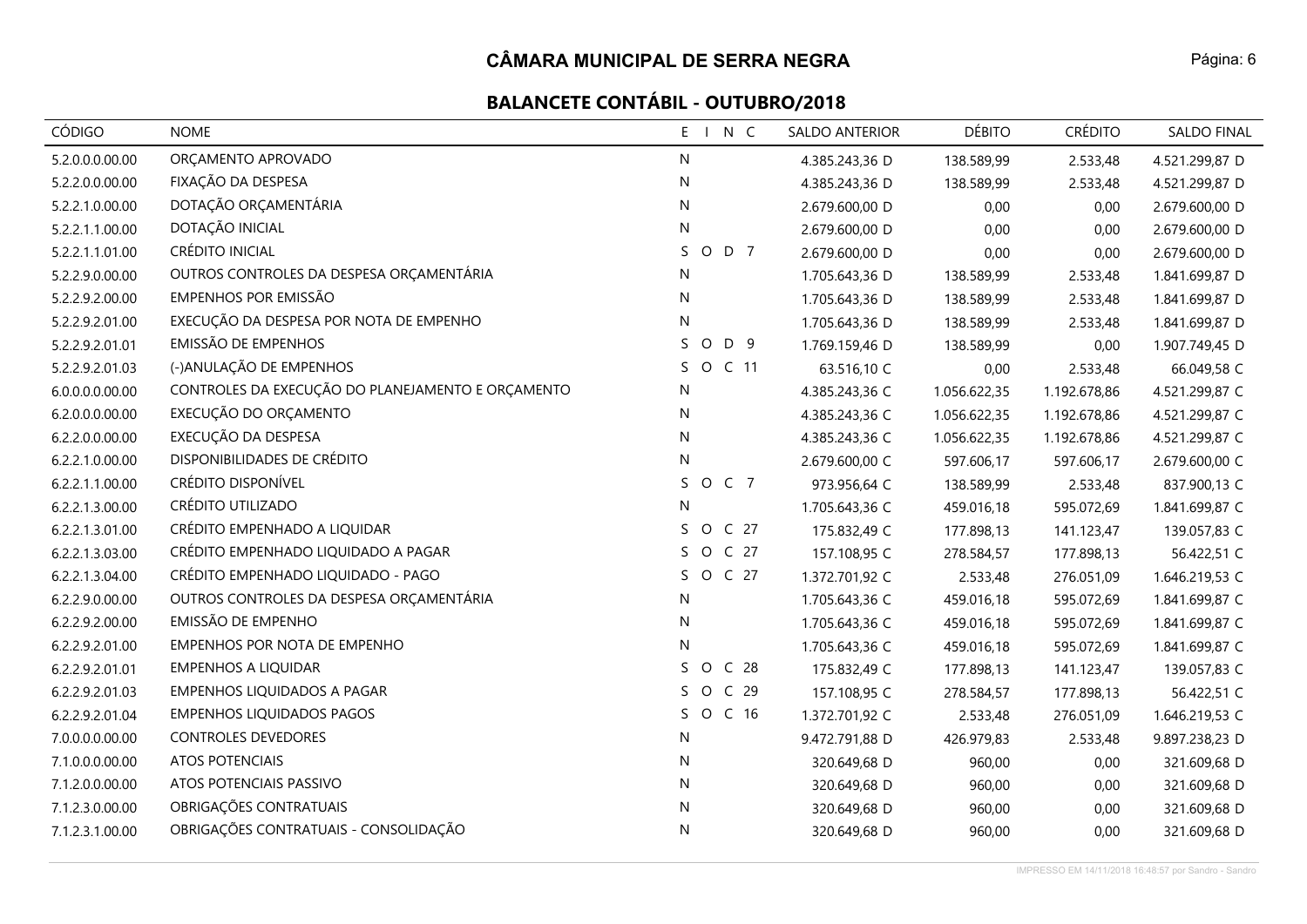| CÓDIGO          | <b>NOME</b>                                                               | E I N C                    | SALDO ANTERIOR | <b>DÉBITO</b> | <b>CRÉDITO</b> | <b>SALDO FINAL</b> |
|-----------------|---------------------------------------------------------------------------|----------------------------|----------------|---------------|----------------|--------------------|
| 7.1.2.3.1.02.00 | CONTRATOS DE SERVIÇOS                                                     | S C D                      | 211.549,88 D   | 960,00        | 0,00           | 212.509,88 D       |
| 7.1.2.3.1.04.00 | CONTRATOS DE FORNECIMENTO DE BENS                                         | S.<br>$C$ D                | 109.099,80 D   | 0,00          | 0,00           | 109.099,80 D       |
| 7.2.0.0.0.00.00 | ADMINISTRAÇÃO FINANCEIRA                                                  | N                          | 7.368.900,00 D | 223.300,00    | 0,00           | 7.592.200,00 D     |
| 7.2.1.0.0.00.00 | DISPONIBILIDADES POR DESTINAÇÃO                                           | N                          | 2.009.700,00 D | 223.300,00    | 0,00           | 2.233.000,00 D     |
| 7.2.1.1.0.00.00 | CONTROLE DA DISPONIBILIDADE DE RECURSOS                                   | N                          | 2.009.700,00 D | 223.300,00    | 0,00           | 2.233.000,00 D     |
| 7.2.1.1.1.00.00 | RECURSOS ORDINÁRIOS                                                       | $C$ D<br>S.                | 2.009.700,00 D | 223.300,00    | 0,00           | 2.233.000,00 D     |
| 7.2.2.0.0.00.00 | PROGRAMAÇÃO FINANCEIRA                                                    | N                          | 5.359.200,00 D | 0,00          | 0,00           | 5.359.200,00 D     |
| 7.2.2.1.0.00.00 | CRONOGRAMA MENSAL DE DESEMBOLSO                                           | N                          | 5.359.200,00 D | 0,00          | 0,00           | 5.359.200,00 D     |
| 7.2.2.1.1.00.00 | PROGRAMAÇÃO DE DESEMBOLSO MENSAL ORÇAMENTÁRIO                             | N                          | 5.359.200,00 D | 0,00          | 0,00           | 5.359.200,00 D     |
| 7.2.2.1.1.01.00 | CONTROLE DE DESEMBOLSO MENSAL - DESPESAS ORÇAMENTÁRIAS                    | N                          | 2.679.600,00 D | 0,00          | 0,00           | 2.679.600,00 D     |
| 7.2.2.1.1.01.01 | CRONOGRAMA DE DESEMBOLSO MENSAL - FIXAÇÃO INICIAL                         | D 12<br>S.<br>$\mathsf{C}$ | 2.679.600,00 D | 0,00          | 0,00           | 2.679.600,00 D     |
| 7.2.2.1.1.02.00 | CONTROLE DE DESEMBOLSO MENSAL - TRANSFERÊNCIAS                            | N                          | 2.679.600,00 D | 0,00          | 0,00           | 2.679.600,00 D     |
| 7.2.2.1.1.02.01 | CRONOGRAMA DE DESEMBOLSO MENSAL - TRANSFERÊNCIAS FINANCEIRAS A R S C D 33 |                            | 2.679.600,00 D | 0,00          | 0,00           | 2.679.600,00 D     |
| 7.9.0.0.0.00.00 | <b>OUTROS CONTROLES</b>                                                   | N                          | 1.783.242,20 D | 202.719,83    | 2.533,48       | 1.983.428,55 D     |
| 7.9.5.0.0.00.00 | CONTRAPARTIDA DE CONTROLES ESPECÍFICOS TCESP                              | N                          | 253.431,33 D   | 27.355,18     | 0,00           | 280.786,51 D       |
| 7.9.5.3.0.00.00 | CONTRAPARTIDA DE ADIANTAMENTOS CONCEDIDOS - SUPRIMENTO DE FUND(STEPT)     |                            | 42.800,00 D    | 6.400,00      | 0,00           | 49.200,00 D        |
| 7.9.5.5.0.00.00 | CONTRAPARTIDA DO CONTROLE FINANCEIRO POR DOTAÇÃO ORÇAMENTÁRIA I S C D     |                            | 210.631,33 D   | 20.955,18     | 0,00           | 231.586,51 D       |
| 7.9.6.0.0.00.00 | CONTROLE DAS DESPESAS ORÇAMENTÁRIAS                                       | N                          | 1.529.810,87 D | 175.364,65    | 2.533,48       | 1.702.642,04 D     |
| 7.9.6.1.0.00.00 | CONTROLE FINANCEIRO DAS DESPESAS ORÇAMENTÁRIAS DO EXERCÍCIO POR N N       |                            | 1.529.810,87 D | 175.364,65    | 2.533,48       | 1.702.642,04 D     |
| 7.9.6.1.1.00.00 | <b>EMPENHOS LIQUIDADOS</b>                                                | $\mathsf{C}$<br>D 27<br>S. | 1.558.505,44 D | 175.364,65    | 0,00           | 1.733.870,09 D     |
| 7.9.6.1.9.00.00 | (-) SALDO DE ADIANTAMENTO NÃO UTILIZADO                                   | C C 27<br>S.               | 28.694,57 C    | 0,00          | 2.533,48       | 31.228,05 C        |
| 8.0.0.0.0.00.00 | <b>CONTROLES CREDORES</b>                                                 | N.                         | 9.472.791,88 C | 1.170.735,74  | 1.595.182,09   | 9.897.238,23 C     |
| 8.1.0.0.0.00.00 | EXECUÇÃO DOS ATOS POTENCIAIS                                              | N                          | 320.649,68 C   | 20.593,12     | 21.553,12      | 321.609,68 C       |
| 8.1.2.0.0.00.00 | EXECUÇÃO DOS ATOS POTENCIAIS PASSIVOS                                     | N                          | 320.649,68 C   | 20.593,12     | 21.553,12      | 321.609,68 C       |
| 8.1.2.3.0.00.00 | EXECUÇÃO DE OBRIGAÇÕES CONTRATUAIS                                        | N                          | 320.649,68 C   | 20.593,12     | 21.553,12      | 321.609,68 C       |
| 8.1.2.3.1.00.00 | EXECUÇÃO DE OBRIGAÇÕES - CONSOLIDAÇÃO                                     | ${\sf N}$                  | 320.649,68 C   | 20.593,12     | 21.553,12      | 321.609,68 C       |
| 8.1.2.3.1.02.00 | <b>CONTRATOS DE SERVIÇOS</b>                                              | N                          | 211.549,88 C   | 17.438,62     | 18.398,62      | 212.509,88 C       |
| 8.1.2.3.1.02.01 | A EXECUTAR                                                                | C C 25<br>S.               | 111.901,22 C   | 17.438,62     | 960,00         | 95.422,60 C        |
| 8.1.2.3.1.02.02 | <b>EXECUTADOS</b>                                                         | S C C 25                   | 99.648,66 C    | 0,00          | 17.438,62      | 117.087,28 C       |
| 8.1.2.3.1.04.00 | CONTRATOS DE FORNECIMENTO DE BENS                                         | N                          | 109.099,80 C   | 3.154,50      | 3.154,50       | 109.099,80 C       |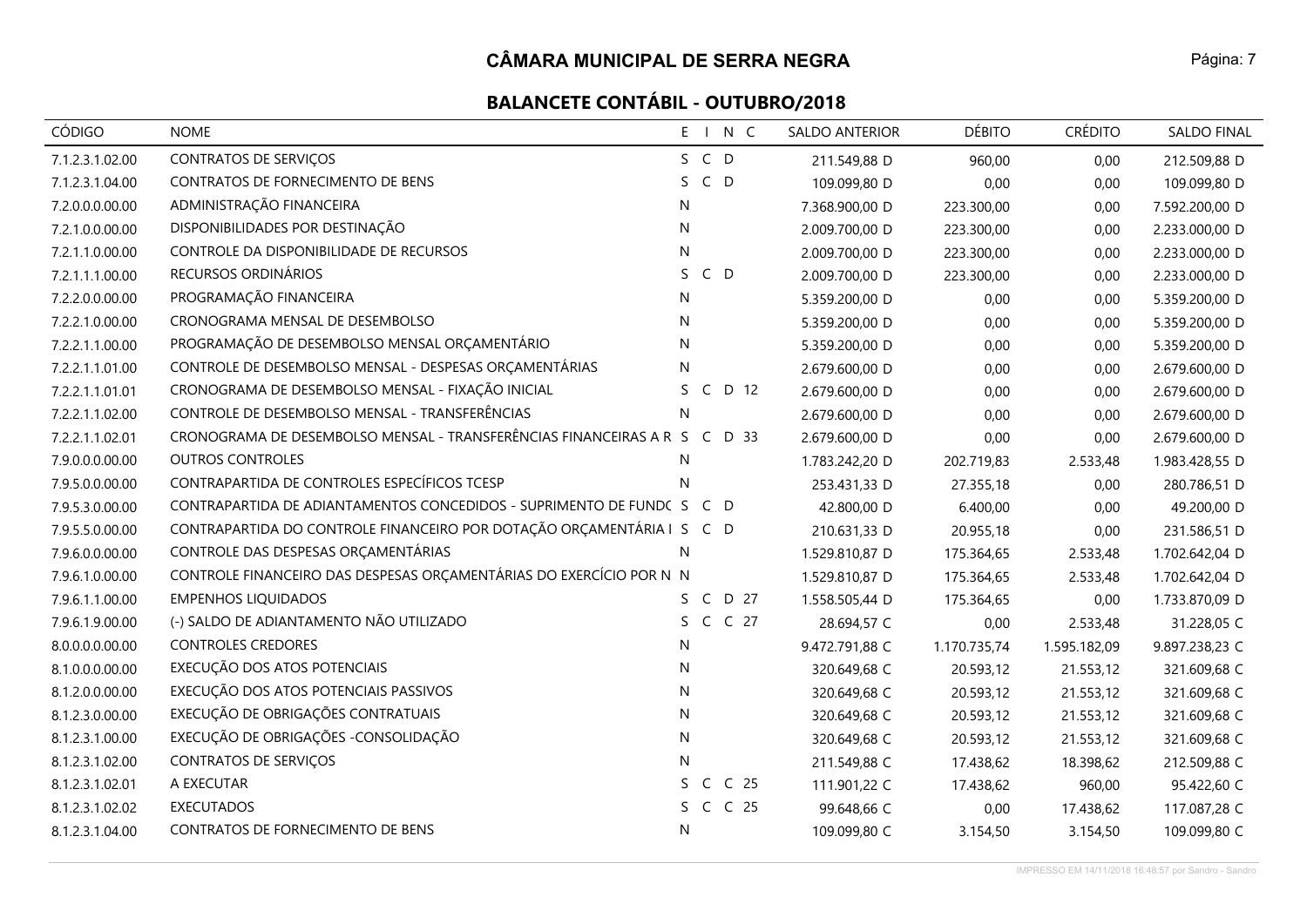# **BALANCETE CONTÁBIL - OUTUBRO/2018**

| <b>CÓDIGO</b>   | <b>NOME</b>                                                               | E I N C                         | <b>SALDO ANTERIOR</b> | <b>DÉBITO</b> | <b>CRÉDITO</b> | <b>SALDO FINAL</b> |
|-----------------|---------------------------------------------------------------------------|---------------------------------|-----------------------|---------------|----------------|--------------------|
| 8.1.2.3.1.04.01 | A EXECUTAR                                                                | S C C 25                        | 55.936,42 C           | 3.154,50      | 0,00           | 52.781,92 C        |
| 8.1.2.3.1.04.02 | <b>EXECUTADOS</b>                                                         | C C 25<br>S.                    | 53.163,38 C           | 0,00          | 3.154,50       | 56.317,88 C        |
| 8.2.0.0.0.00.00 | EXECUÇÃO DA ADMINISTRAÇÃO FINANCEIRA                                      | N                               | 7.368.900,00 C        | 834.154,52    | 1.057.454,52   | 7.592.200,00 C     |
| 8.2.1.0.0.00.00 | EXECUÇÃO DAS DISPONIBILIDADES POR DESTINAÇÃO                              | N                               | 2.009.700,00 C        | 610.854,52    | 834.154,52     | 2.233.000,00 C     |
| 8.2.1.1.0.00.00 | EXECUÇÃO DA DISPONIBILIDADE DE RECURSOS                                   | $\mathsf{N}$                    | 2.009.700,00 C        | 610.854,52    | 834.154,52     | 2.233.000,00 C     |
| 8.2.1.1.1.00.00 | DISPONIBILIDADE POR DESTINAÇÃO DE RECURSOS                                | N                               | 304.056,64 C          | 138.589,99    | 225.833,48     | 391.300,13 C       |
| 8.2.1.1.1.01.00 | RECURSOS DISPONÍVEIS PARA O EXERCÍCIO                                     | S.<br>$C$ $C$ 1                 | 304.056,64 C          | 138.589,99    | 225.833,48     | 391.300,13 C       |
| 8.2.1.1.2.00.00 | DISPONIBILIDADE POR DESTINAÇÃO DE RECURSOS COMPROMETIDA POR EMPEI N       |                                 | 175.832,49 C          | 177.898,13    | 141.123,47     | 139.057,83 C       |
| 8.2.1.1.2.01.00 | DISPONIBILIDADE POR DESTINAÇÃO DE RECURSOS COMPROMETIDA POR EMPEI S C C 1 |                                 | 175.832,49 C          | 177.898,13    | 141.123,47     | 139.057,83 C       |
| 8.2.1.1.3.00.00 | DISPONIBILIDADE POR DESTINAÇÃO DE RECURSOS COMPROMETIDA POR LIQUII N      |                                 | 177.072,56 C          | 291.832,92    | 177.898,13     | 63.137,77 C        |
| 8.2.1.1.3.01.00 | COMPROMETIDA POR LIQUIDAÇÃO                                               | S C C 1                         | 157.108,95 C          | 257.629,39    | 156.942,95     | 56.422,51 C        |
| 8.2.1.1.3.02.00 | COMPROMETIDA POR CONSIGNAÇÕES/RETENÇÕES                                   | S C C 1                         | 19.963,61 C           | 34.203,53     | 20.955,18      | 6.715,26 C         |
| 8.2.1.1.4.00.00 | DISPONIBILIDADE POR DESTINAÇÃO DE RECURSOS DO EXERCÍCIO UTILIZADA         | S C C 1                         | 1.352.738,31 C        | 2.533,48      | 289.299,44     | 1.639.504,27 C     |
| 8.2.2.0.0.00.00 | EXECUÇÃO DA PROGRAMAÇÃO FINANCEIRA                                        | N                               | 5.359.200,00 C        | 223.300,00    | 223.300,00     | 5.359.200,00 C     |
| 8.2.2.1.0.00.00 | CRONOGRAMA DE EXECUÇÃO MENSAL DE DESEMBOLSO                               | N                               | 5.359.200,00 C        | 223.300,00    | 223.300,00     | 5.359.200,00 C     |
| 8.2.2.1.1.00.00 | EXECUÇÃO DO CRONOGRAMA DE DESEMBOLSO MENSAL ORÇAMENTÁRIO                  | N                               | 5.359.200,00 C        | 223.300,00    | 223.300,00     | 5.359.200,00 C     |
| 8.2.2.1.1.01.00 | PROGRAMAÇÃO DE DESEMBOLSO MENSAL - DESPESAS ORÇAMENTÁRIAS                 | <sup>N</sup>                    | 2.679.600,00 C        | 0,00          | 0,00           | 2.679.600,00 C     |
| 8.2.2.1.1.01.01 | PROGRAMAÇÃO DE DESEMBOLSO MENSAL - DESPESAS ORÇAMENTÁRIAS - A RE S C C 12 |                                 | 2.679.600,00 C        | 0,00          | 0,00           | 2.679.600,00 C     |
| 8.2.2.1.1.02.00 | PROGRAMAÇÃO DE DESEMBOLSO MENSAL - TRANSFERÊNCIAS                         | N                               | 2.679.600,00 C        | 223.300,00    | 223.300,00     | 2.679.600,00 C     |
| 8.2.2.1.1.02.01 | PROGRAMAÇÃO DE DESEMBOLSO MENSAL - TRANSFERÊNCIAS - A RECEBER             | S C C 33                        | 669.900,00 C          | 223.300,00    | 0,00           | 446.600,00 C       |
| 8.2.2.1.1.02.02 | PROGRAMAÇÃO DE DESEMBOLSO MENSAL - TRANSFERÊNCIAS - RECEBIDA              | S C C 33                        | 2.009.700,00 C        | 0,00          | 223.300,00     | 2.233.000,00 C     |
| 8.9.0.0.0.00.00 | <b>OUTROS CONTROLES</b>                                                   | N                               | 1.783.242,20 C        | 315.988,10    | 516.174,45     | 1.983.428,55 C     |
| 8.9.5.0.0.00.00 | CONTROLES ESPECÍFICOS TCESP                                               | N                               | 253.431,33 C          | 37.403,53     | 64.758,71      | 280.786,51 C       |
| 8.9.5.3.0.00.00 | CONTROLE DE ADIANTAMENTOS CONCEDIDOS/SUPRIMENTO DE FUNDOS                 | N                               | 42.800,00 C           | 3.200,00      | 9.600,00       | 49.200,00 C        |
| 8.9.5.3.1.00.00 | ADIANTAMENTOS CONCEDIDOS                                                  | $\mathsf{C}$<br>$C$ 19<br>S.    | 3.200,00 C            | 3.200,00      | 6.400,00       | 6.400,00 C         |
| 8.9.5.3.2.00.00 | BAIXA DE ADIANTAMENTOS - VALOR UTILIZADO                                  | C <sub>20</sub><br>$\mathsf{C}$ | 10.905,43 C           | 0,00          | 666,52         | 11.571,95 C        |
| 8.9.5.3.3.00.00 | BAIXA DE ADIANTAMENTOS - VALOR DEVOLVIDO                                  | S C C 21                        | 28.694,57 C           | 0,00          | 2.533,48       | 31.228,05 C        |
| 8.9.5.5.0.00.00 | CONTROLE FINANCEIRO DAS CONSIGNAÇÕES POR DOTAÇÃO ORÇAMENTÁRIA             | N                               | 210.631,33 C          | 34.203,53     | 55.158,71      | 231.586,51 C       |
| 8.9.5.5.1.00.00 | CONSIGNAÇÕES A PAGAR                                                      | S C C 27                        | 19.963,61 C           | 34.203,53     | 20.955,18      | 6.715,26 C         |
| 8.9.5.5.2.00.00 | CONSIGNAÇÕES PAGAS                                                        | S C C 27                        | 190.667,72 C          | 0,00          | 34.203,53      | 224.871,25 C       |

Página: 8